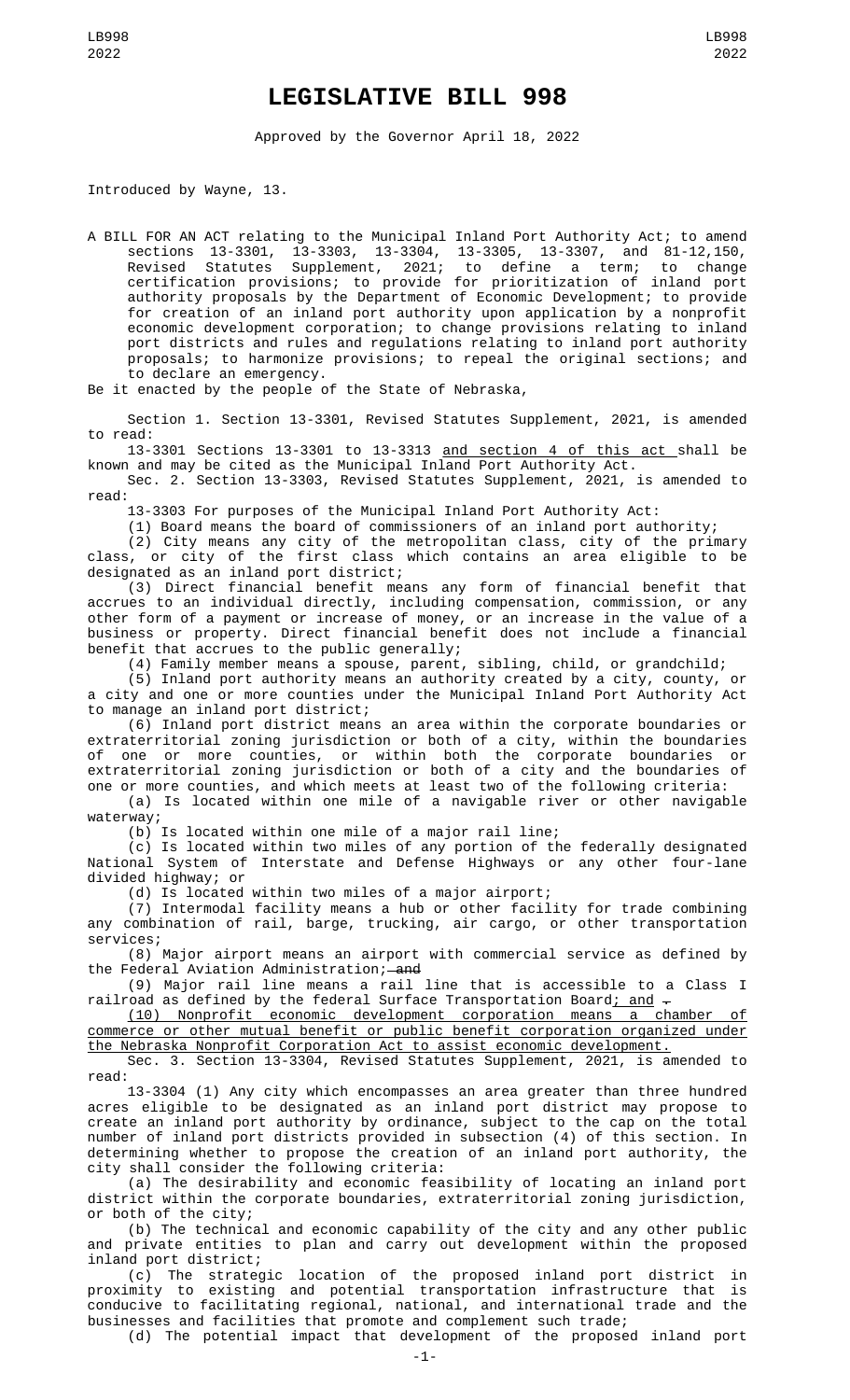district will have on the immediate area; and

(e) The regional and statewide economic impact of development of the proposed inland port district.

(2) Any city and one or more counties in which a city of the metropolitan class, city of the primary class, or city of the first class is located, or in which the extraterritorial zoning jurisdiction of such city is located, which encompass an area greater than three hundred acres eligible to be designated as an inland port district may enter into an agreement pursuant to the Interlocal Cooperation Act to propose joint creation of an inland port authority, subject to the cap on the total number of inland port districts provided in subsection (4) of this section. In determining whether to propose the creation of an inland port authority, the city and counties shall consider the following criteria:

(a) The desirability and economic feasibility of locating an inland port district within the corporate boundaries or extraterritorial zoning jurisdiction or both of the city, or within both the corporate boundaries or extraterritorial zoning jurisdiction or both of a city and the boundaries of one or more counties;

(b) The technical and economic capability of the city and county or counties and any other public and private entities to plan and carry out development within the proposed inland port district;

(c) The strategic location of the proposed inland port district in proximity to existing and potential transportation infrastructure that is conducive to facilitating regional, national, and international trade and the businesses and facilities that promote and complement such trade;

(d) The potential impact that development of the proposed inland port district will have on the immediate area; and

(e) The regional and statewide economic impact of development of the proposed inland port district.

(3) Any county with a population greater than twenty thousand inhabitants according to the most recent federal census or the most recent revised certified count by the United States Bureau of the Census which encompasses an area greater than three hundred acres eligible to be designated as an inland port district may propose to create an inland port authority by resolution, subject to the cap on the total number of inland port districts provided in subsection (4) of this section. In determining whether to propose the creation of an inland port authority, the county shall consider the following criteria:

(a) The desirability and economic feasibility of locating an inland port district within the county;

(b) The technical and economic capability of the county and any other public or private entities to plan and carry out development within the proposed inland port district;

(c) The strategic location of the proposed inland port district in proximity to existing and potential transportation infrastructure that is conducive to facilitating regional, national, and international trade and the businesses and facilities that promote and complement such trade;

(d) The potential impact that development of the proposed inland port district will have on the immediate area; and

(e) The regional and statewide economic impact of development of the proposed inland port district.

(4) No more than five inland port districts may be designated statewide. No inland port authority shall designate more than one inland port district, and no inland port authority may be created without also designating an inland port district.

(5) Following the adoption of an ordinance, resolution, or execution of an agreement pursuant to the Interlocal Cooperation Act proposing creation of an inland port authority, the city clerk or county clerk shall transmit a copy of such ordinance, resolution, or agreement to the Department of Economic Development<u> along with an application for approval of the proposal</u>. Upon receipt of such ordinance, resolution, or agreement<u> and application</u>, the department shall evaluate the proposed inland port authority to determine whether the proposal meets the criteria in subsection (1), (2), or (3) of this section, whichever is applicable<u>, as well as any prioritization criteria</u> developed by the department. Upon a determination that the proposed inland port authority sufficiently meets such criteria, the Director of Economic Development shall certify to the city clerk or county clerk whether the proposed creation of such inland port authority exceeds the cap on the total number of inland port districts pursuant to subsection (4) of this section. If the <u>department determines that the </u>proposed inland port authority sufficiently meets such criteria and does not exceed such cap, the inland port authority shall be deemed created. If the proposed inland port authority does not sufficiently meet such criteria or exceeds such cap, the city shall repeal such ordinance, the county shall repeal such resolution, or the city and county or counties shall rescind such agreement and the proposed inland port authority shall not be created.

Sec. 4. (1) In the event that a city, a city and one or more counties, or a county, as such are described in subsections (1), (2), and (3) of section 13-3304, has or have not proposed to create an inland port authority as provided in such section, a nonprofit economic development corporation which serves such city, such city and one or more counties, or such county may propose to create an inland port authority using the criteria in subsection (1), (2), or (3) of section 13-3304, whichever is applicable, by submitting an application to the Department of Economic Development.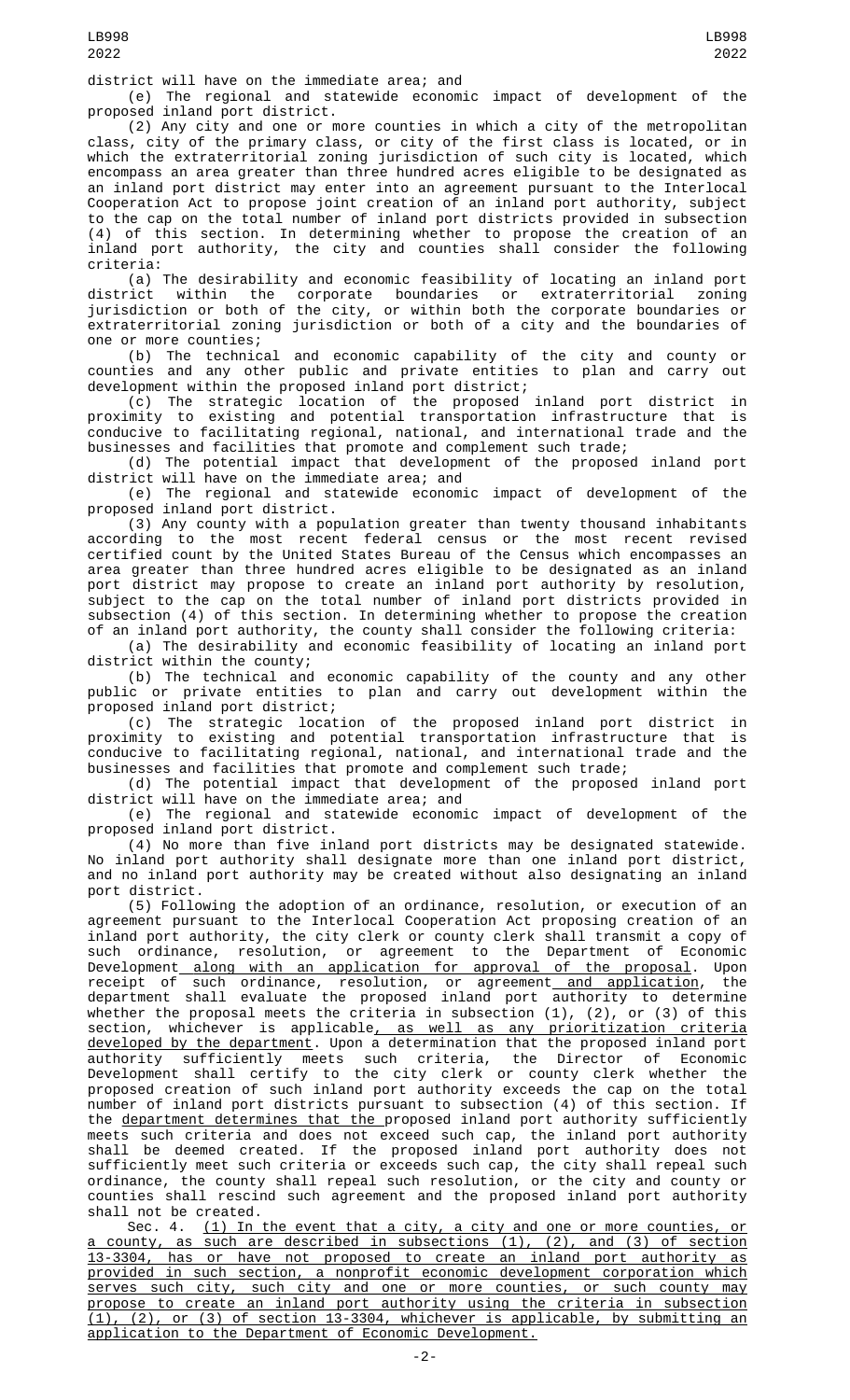(2) Following the submission of an application from a nonprofit economic development corporation proposing the creation of an inland port authority, the Department of Economic Development shall evaluate the proposed inland port authority to determine whether the proposal meets the criteria in subsection (1), (2), or (3) of section 13-3304, whichever is applicable, as well as any prioritization criteria developed by the department. Upon a determination that the proposed inland port authority sufficiently meets such criteria, the Director of Economic Development shall certify to the nonprofit economic development corporation and the city clerk or county clerk or clerks whether the proposed creation of such inland port authority exceeds the cap on the total number of inland port districts pursuant to subsection (4) of section 13-3304. If the proposed inland port authority sufficiently meets such criteria and does not exceed such cap, such city, such city and one or more counties, or such county shall create an inland port authority pursuant to subsection (1), (2), or (3) of section 13-3304, whichever is applicable, based on the criteria utilized by the nonprofit economic development corporation pursuant to subsection (1) of this section.

Sec. 5. Section 13-3305, Revised Statutes Supplement, 2021, is amended to read:

13-3305 (1) The city council of any city which has created an inland port authority pursuant to subsection (1) of section 13-3304 shall designate what areas within the corporate limits, extraterritorial zoning jurisdiction, or both of the city shall comprise the inland port district, subject to the limitations of the Municipal Inland Port Authority Act. The boundaries of any inland port district shall be filed with the city clerk and shall become effective upon approval of the city council. The city council may from time to time enlarge or reduce the area comprising any inland port district, except that such district shall not be reduced to an area less than three hundred acres. Any change of boundaries shall be filed with the city clerk and become effective upon such filing.

(2) The city council of any city and county board or boards of any county or counties which have created an inland port authority pursuant to subsection (2) of section 13-3304 shall designate what areas within the corporate limits, extraterritorial zoning jurisdiction, or both of the city or within the county or counties shall comprise the inland port district, subject to the limitations of the Municipal Inland Port Authority Act. The boundaries of any inland port district shall be filed with the city clerk and the county clerk or clerks and shall become effective upon approval of the city council and the county board or boards. The city council and the county board or boards may from time to time enlarge or reduce the area comprising any inland port district, except that such district shall not be reduced to an area less than three hundred acres. Any change of boundaries shall be filed with the city clerk and the county clerk or clerks and become effective upon such filing.

(3) The county board of any county which has created an inland port authority pursuant to subsection (3) of section 13-3304 shall designate what areas within the county shall comprise the inland port district, subject to the limitations of the Municipal Inland Port Authority Act. The boundaries of any inland port district shall be filed with the county clerk and shall become effective upon approval of the county board. The county board may from time to time enlarge or reduce the area comprising any inland port district, except that such district shall not be reduced to an area less than three hundred acres. Any change of boundaries shall be filed with the county clerk and become effective upon such filing.

(4) Not more than twenty-five percent of the area within an inland port district designated pursuant to this section may be noncontiguous with the remaining portions of such inland port district. Such noncontiguous area shall be no more than one-quarter mile from the remaining portions of such inland port district.

(5) Nothing in this section shall require that any real property located within the boundaries of an inland port district be owned by an inland port authority or the city or county or counties in which such real property is located.

Sec. 6. Section 13-3307, Revised Statutes Supplement, 2021, is amended to read:

13-3307 <u>(1) </u>The State of Nebraska and any municipality, county, or other political subdivision of the state may, in its discretion, with or without consideration, transfer or cause to be transferred to any inland port authority or place in its possession or control, by lease or other contract or agreement, either for a limited period or in fee, any real property within its inland port district.

(2) Nothing in this section shall:

<u>(a) In</u> <del>in</del> any way impair, alter, or change any obligations of such entities, contractual or otherwise, existing prior to August 28, 2021<u>; or</u>  $\hbox{-}$ 

(b) Require that any real property located within the boundaries of an inland port district be owned by an inland port authority or the city or county <u>or counties in which such real property is located.</u>

Sec. 7. Section 81-12,150, Revised Statutes Supplement, 2021, is amended to read:

81-12,150 The Department of Economic Development may adopt and promulgate rules and regulations to carry out the Site and Building Development Act, including rules and regulations relating to reviewing <u>and prioritizing </u>inland port authority proposals pursuant to section 13-3304 <u>and section 4 of this act</u> and providing financial assistance to any inland port authority created under